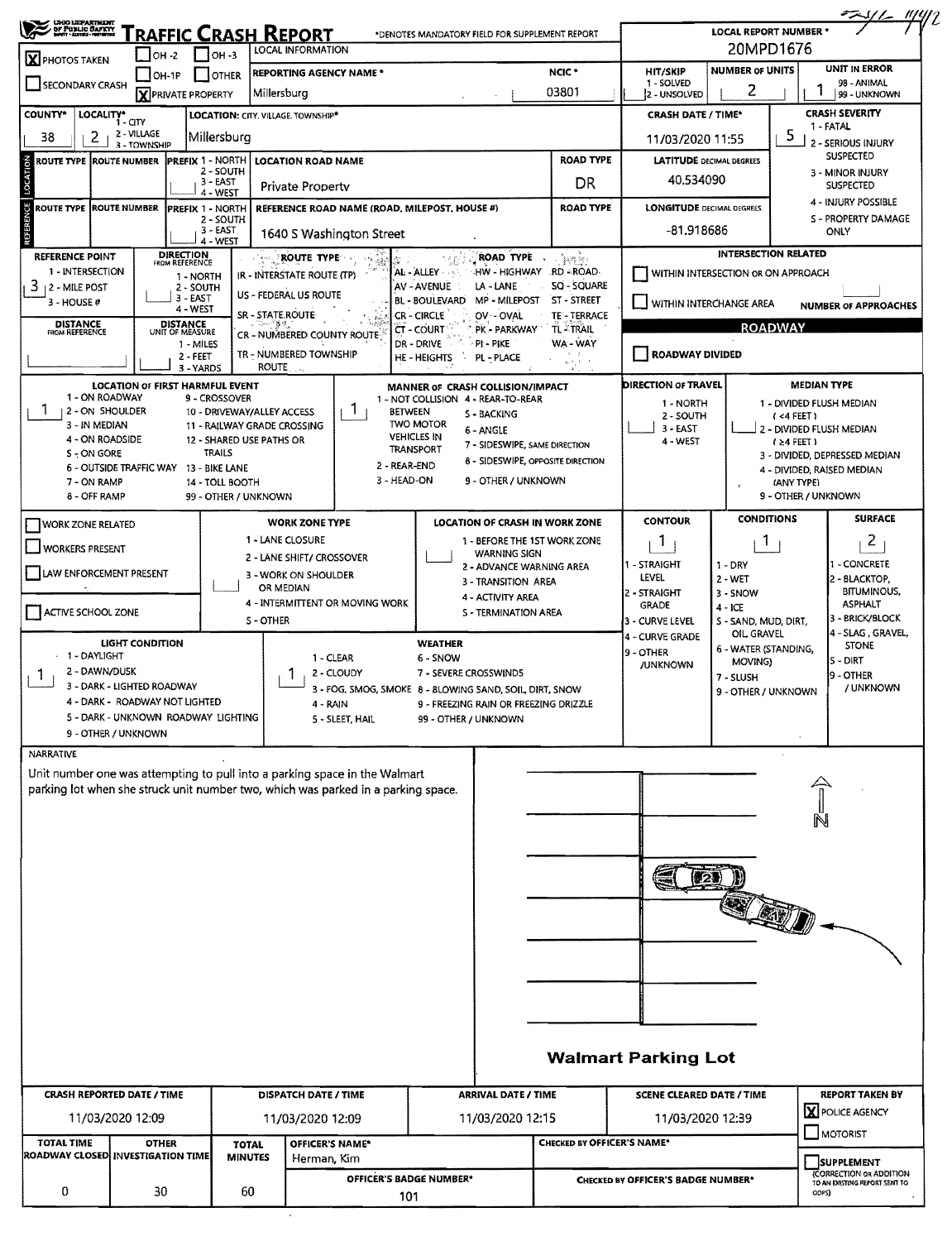|                                  |                                                                               |                                                           | <b>LOCAL REPORT NUMBER</b>                                                               |                                                   |                                                               |                                                            |                                                        |                                                              |  |  |  |
|----------------------------------|-------------------------------------------------------------------------------|-----------------------------------------------------------|------------------------------------------------------------------------------------------|---------------------------------------------------|---------------------------------------------------------------|------------------------------------------------------------|--------------------------------------------------------|--------------------------------------------------------------|--|--|--|
|                                  | <b>OHIO DEPARTMENT</b><br>OF PUBLIC BAFFY                                     |                                                           | 20MPD1676                                                                                |                                                   |                                                               |                                                            |                                                        |                                                              |  |  |  |
| UNIT#                            | OWNER NAME: LAST, FIRST, MIDDLE (C) SAME AS DRIVER)                           |                                                           |                                                                                          | OWNER PHONE:INCLUDE AREA CODE (E) SAME AS DRIVERY | DAMAGE                                                        |                                                            |                                                        |                                                              |  |  |  |
|                                  | BRENNSTUHL, BRIGITTA                                                          |                                                           |                                                                                          | 330-378-2161                                      |                                                               | <b>DAMAGE SCALE</b>                                        |                                                        |                                                              |  |  |  |
|                                  | OWNER ADDRESS: STREET, CITY, STATE, ZIP ( E SAME AS DRIVER)                   |                                                           |                                                                                          |                                                   |                                                               |                                                            | $1 - NONE$<br>2<br>2 - MINOR DAMAGE                    | 3 - FUNCTIONAL DAMAGE<br>4 - DISABLING DAMAGE                |  |  |  |
|                                  | 13520 SR39, BIG PRAIRIE, OH, 44611                                            |                                                           |                                                                                          |                                                   |                                                               |                                                            |                                                        | 9 - UNKNOWN                                                  |  |  |  |
|                                  | COMMERCIAL CARRIER: NAME, ADDRESS, CITY, STATE, ZIP                           |                                                           |                                                                                          |                                                   |                                                               | COMMERCIAL CARRIER PHONE: INCLUDE AREA CODE                |                                                        | <b>DAMAGED AREAIS)</b>                                       |  |  |  |
|                                  |                                                                               |                                                           |                                                                                          |                                                   |                                                               |                                                            |                                                        | <b>INDICATE ALL THAT APPLY</b>                               |  |  |  |
|                                  | LP STATE   LICENSE PLATE #                                                    |                                                           | <b>VEHICLE IDENTIFICATION #</b>                                                          |                                                   | <b>VEHICLE YEAR</b>                                           | <b>VEHICLE MAKE</b><br>MERCURY                             |                                                        |                                                              |  |  |  |
| OН<br><b>HINSURANCE</b>          | <b>DXL1571</b><br><b>INSURANCE COMPANY</b>                                    |                                                           | 2MEFM74W6XX628046<br><b>INSURANCE POLICY #</b>                                           |                                                   | 1999<br><b>COLOR</b>                                          | <b>VEHICLE MODEL</b>                                       |                                                        | 12                                                           |  |  |  |
| <b>AJVERIFIED</b>                | <b>AUTO OWNERS</b>                                                            |                                                           | 51-351-524-00                                                                            |                                                   | TAN                                                           | <b>GRAND MARQUIS</b>                                       |                                                        |                                                              |  |  |  |
|                                  | <b>TYPE OF USE</b>                                                            |                                                           | US DOT #                                                                                 |                                                   | TOWED BY: COMPANY NAME                                        |                                                            |                                                        |                                                              |  |  |  |
| COMMERCIAL                       | GOVERNMENT                                                                    | IN EMERGENCY<br><b>JRESPONSE</b>                          |                                                                                          |                                                   |                                                               |                                                            |                                                        |                                                              |  |  |  |
| <b>INTERLOCK</b>                 |                                                                               | # OCCUPANTS                                               | <b>VEHICLE WEIGHT GVWR/GCWR</b><br>1 - ≤10K LBS.                                         |                                                   | <b>IMATERIAL</b><br>CLASS <sup>#</sup>                        | <b>HAZARDOUS MATERIAL</b><br>PLACARD ID#                   |                                                        |                                                              |  |  |  |
| <b>DEVICE</b><br><b>EQUIPPED</b> | <b>HIT/SKIP UNIT</b>                                                          |                                                           | 2 - 10.001 - 26K LBS.<br>$3 - 26K$ LBS.                                                  |                                                   | RELEASED<br>PLACARD                                           |                                                            |                                                        |                                                              |  |  |  |
|                                  | 1 - PASSENGER CAR                                                             | 6 - VAN (9-15 SEATS)                                      | 12 - GOLF CART                                                                           | 18 - LIMO (LIVERY VEHICLE)                        |                                                               | 23 - PEDESTRIAN/SKATER                                     |                                                        | 12                                                           |  |  |  |
|                                  | 2 - PASSENGER VAN                                                             | 7 - MOTORCYCLE 2-WHEELED                                  | 13 - SNOWMOBILE                                                                          | 19 - BUS (16+ PASSENGERS)                         |                                                               | 24 - WHEELCHAIR (ANY TYPE)                                 |                                                        | n                                                            |  |  |  |
|                                  | (MINIVAN)<br>UNIT TYPE 3 - SPORT UTILITY                                      | <b>B - MOTORCYCLE 3-WHEELED</b><br>9 - AUTOCYCLE          | 14 - SINGLE UNIT<br><b>TRUCK</b>                                                         | 20 - OTHER VEHICLE                                |                                                               | 25 - OTHER NON-MOTORIST                                    |                                                        | Ġ,<br>10                                                     |  |  |  |
|                                  | VEHICLE                                                                       | 10 - MOPED OR MOTORIZED                                   | 15 - SEMI-TRACTOR                                                                        | 21 - HEAVY EQUIPMENT<br>22 - ANIMAL WITH RIDER OR |                                                               | 26 - BICYCLE<br>27 - TRAIN                                 |                                                        | e                                                            |  |  |  |
|                                  | 4 - PICK UP<br>5 - CARGO VAN                                                  | <b>BICYCLE</b><br>11 - ALL TERRAIN VEHICLE                | 16 - FARM EQUIPMENT<br>17 - MOTORHOME                                                    |                                                   | ANIMAL-DRAWN VEHICLE                                          | 99 - UNKNOWN OR HIT/SKIP                                   |                                                        |                                                              |  |  |  |
|                                  | (ATV/UTV)<br># OF TRAILING UNITS                                              |                                                           |                                                                                          |                                                   |                                                               |                                                            | 12                                                     |                                                              |  |  |  |
|                                  | WAS VEHICLE OPERATING IN AUTONOMOUS                                           |                                                           |                                                                                          |                                                   |                                                               |                                                            |                                                        |                                                              |  |  |  |
|                                  | <b>MODE WHEN CRASH OCCURRED?</b>                                              |                                                           | 0 - NO AUTOMATION<br>U<br>1 - DRIVER ASSISTANCE                                          |                                                   | 3 - CONDITIONAL AUTOMATION 9 - UNKNOWN<br>4 - HIGH AUTOMATION |                                                            |                                                        |                                                              |  |  |  |
| ∠                                |                                                                               |                                                           | 1 - YES 2 - NO 9 - OTHER / UNKNOWN AUTONOMOUS 2 - PARTIAL AUTOMATION 5 - FULL AUTOMATION |                                                   |                                                               |                                                            |                                                        | 10                                                           |  |  |  |
|                                  |                                                                               |                                                           | MODE LEVEL                                                                               |                                                   |                                                               |                                                            |                                                        |                                                              |  |  |  |
|                                  | 1 - NONE                                                                      | 6 - BUS - CHARTER/TOUR                                    | 11 - FIRE                                                                                | 16 - FARM                                         |                                                               | 21 - MAIL CARRIER<br>99 - OTHER / UNKNOWN                  |                                                        |                                                              |  |  |  |
|                                  | $2 - TAX$<br>3 - ELECTRONIC RIDE                                              | 7 - BUS - INTERCITY<br>B - BUS - SHUTTLE                  | 12 - MILITARY<br>13 - POLICE                                                             |                                                   | 17 - MOWING<br>1B - SNOW REMOVAL                              |                                                            |                                                        |                                                              |  |  |  |
| <b>SPECIAL</b>                   | SHARING<br><b>FUNCTION 4 - SCHOOL TRANSPORT</b>                               | $9 - 8US - O$ THER                                        | <b>14 - PUBLIC UTILITY</b>                                                               |                                                   | 19 - TOWING                                                   |                                                            |                                                        |                                                              |  |  |  |
|                                  | S - BUS - TRANSIT/COMMUTER                                                    | 10 - AMBULANCE                                            | 15 - CONSTRUCTION EQUIP.                                                                 |                                                   | 20 - SAFETY SERVICE<br>PATROL                                 |                                                            |                                                        | 12<br>12                                                     |  |  |  |
|                                  | 1 - NO CARGO BODY TYPE                                                        | 4 - LOGGING                                               | 7 - GRAIN/CHIPS/GRAVEL                                                                   | 11 - DUMP                                         |                                                               | 99 - OTHER / UNKNOWN                                       |                                                        |                                                              |  |  |  |
| 1<br>CARGO                       | / NOT APPLICABLE<br>$2 - BUS$                                                 | 5 - INTERMODAL<br><b>CONTAINER CHASSIS</b>                | $B - POLE$                                                                               |                                                   | 12 - CONCRETE MIXER                                           |                                                            |                                                        |                                                              |  |  |  |
| <b>BODY</b>                      | 3 - VEHICLE TOWING                                                            | <b>6 - CARGOVAN</b>                                       | 9-CARGO TANK<br>10 - FLAT BED                                                            |                                                   | 13 - AUTO TRANSPORTER<br>14 - GARBAGE/REFUSE                  |                                                            |                                                        | - 3<br>9<br>9                                                |  |  |  |
| <b>TYPE</b>                      | ANOTHER MOTOR VEHICLE                                                         | /ENCLOSED BOX                                             |                                                                                          |                                                   |                                                               |                                                            |                                                        |                                                              |  |  |  |
|                                  | 1 - TURN SIGNALS<br>2 - HEAD LAMPS                                            | 4 - BRAKES<br>S - STEERING                                | 7 - WORN OR SLICK TIRES<br><b>B - TRAILER EQUIPMENT</b>                                  |                                                   | 9 - MOTOR TROUBLE<br>10 - DISABLED FROM PRIOR                 | 99 - OTHER / UNKNOWN                                       |                                                        |                                                              |  |  |  |
| <b>VEHICLE</b><br><b>DEFECTS</b> | 3 - TAIL LAMPS                                                                | <b>6 - TIRE BLOWOUT</b>                                   | DEFECTIVE                                                                                |                                                   | <b>ACCIDENT</b>                                               |                                                            |                                                        |                                                              |  |  |  |
|                                  |                                                                               |                                                           |                                                                                          |                                                   |                                                               |                                                            | $\Box$ - NO DAMAGE [ 0 ]                               | LI-UNDERCARRIAGE [14]                                        |  |  |  |
|                                  | 1 - INTERSECTION -<br>MARKED CROSSWALK                                        | 4 - MIDBLOCK -<br>MARKED CROSSWALK                        | 7 - SHOULDER/ROADSIDE                                                                    |                                                   | 10 - DRIVEWAY ACCESS<br>11 - SHARED USE PATHS                 | 99 - OTHER / UNKNOWN                                       | $\Box$ -TOP(13)                                        | $\Box$ - ALL AREAS [ 15 ]                                    |  |  |  |
| NON-<br>MOTORIST                 | 2 - INTERSECTION -                                                            | 5 - TRAVEL LANE -                                         | 8 - SIDEWALK<br>9 - MEDIAN/CROSSING                                                      |                                                   | OR TRAILS                                                     |                                                            |                                                        |                                                              |  |  |  |
| <b>LOCATION</b>                  | UNMARKED CROSSWALK<br>3 - INTERSECTION - OTHER                                | OTHER LOCATION<br><b>6 - BICYCLE LANE</b>                 | <b>ISLAND</b>                                                                            |                                                   | 12 - FIRST RESPONDER<br>AT INCIDENT SCENE                     |                                                            |                                                        | - UNIT NOT AT SCENE [ 16 ]                                   |  |  |  |
|                                  | 1 - NON-CONTACT                                                               | 1 - STRAIGHT AHEAD                                        | 9 - LEAVING TRAFFIC                                                                      |                                                   | 15 - WALKING, RUNNING,                                        | 21 - STANDING OUTSIDE                                      |                                                        | <b>INITIAL POINT OF CONTACT</b>                              |  |  |  |
|                                  | 2 - NON-COLLISION<br>6                                                        | 2 - BACKING<br>3 - CHANGING LANES                         | LANE<br>10 - PARKED                                                                      |                                                   | JOGGING, PLAYING<br>16 - WORKING                              | DISABLED VEHICLE<br>99 - OTHER / UNKNOWN                   | 0 - NO DAMAGE                                          | <b>14 - UNDERCARRIAGE</b>                                    |  |  |  |
| 3                                | 3 - STRIKING                                                                  | 4 - OVERTAKING/PASSING<br>PRE-CRASH S - MAKING RIGHT TURN | 11 - SLOWING OR STOPPED<br>IN TRAFFIC                                                    |                                                   | 17 - PUSHING VEHICLE<br>1B - APPROACHING OR                   |                                                            |                                                        | 1-12 - REFER TO UNIT 15 - VEHICLE NOT AT SCENE<br>DIAGRAM    |  |  |  |
| <b>ACTION</b>                    | 4 - STRUCK                                                                    | <b>ACTIONS</b> 6 - MAKING LEFT TURN                       | 12 - DRIVERLESS                                                                          |                                                   | LEAVING VEHICLE                                               |                                                            |                                                        | 99 - UNKNOWN                                                 |  |  |  |
|                                  | S - BOTH STRIKING<br>& STRUCK                                                 | 7 - MAKING U-TURN<br><b>8 - ENTERING TRAFFIC</b>          | 13 - NEGOTIATING A CURVE<br>14 - ENTERING OR CROSSING                                    |                                                   | 19 - STANDING<br>20 - OTHER NON-MOTORIST                      |                                                            | 13 - TOP                                               |                                                              |  |  |  |
|                                  | 9 - OTHER / UNKNOWN                                                           | LANE                                                      | SPECIFIED LOCATION                                                                       |                                                   |                                                               |                                                            |                                                        | TRAFFIC                                                      |  |  |  |
|                                  | 1 - NONE<br>2 - FAILURE TO YIELD                                              | /ACDA                                                     | 8 - FOLLOWING TOO CLOSE 13 - IMPROPER START FROM<br>A PARKED POSITION                    |                                                   | <b>EQUIPMENT</b>                                              | 18 - OPERATING DEFECTIVE 23 - OPENING DOOR INTO<br>ROADWAY | <b>TRAFFICWAY FLOW</b>                                 | <b>TRAFFIC CONTROL</b>                                       |  |  |  |
|                                  | 3 - RAN RED LIGHT                                                             | 9 - IMPROPER LANE                                         | 14 - STOPPED OR PARKED                                                                   |                                                   | 19 - LOAD SHIFTING                                            | 99 - OTHER IMPROPER                                        | 1 - ONE-WAY<br>2 - IWO-WAY                             | 1 - ROUNDABOUT 4 - STOP SIGN<br>2 - SIGNAL<br>5 - YIELD SIGN |  |  |  |
| 6                                | 4 - RAN STOP SIGN<br>S - UNSAFE SPEED                                         | CHANGE<br>10 - IMPROPER PASSING                           | ILLEGALLY<br>15 - SWERVING TO AVOID                                                      |                                                   | /FALLING/SPILLING<br>20 - IMPROPER CROSSING                   | <b>ACTION</b>                                              | 2                                                      | 6<br>3 - FLASHER<br><b>6 - NO CONTROL</b>                    |  |  |  |
|                                  | CONTRIBUTING 6 - IMPROPER TURN<br>CIRCUMSTANCES <sub>7</sub> - LEFT OF CENTER | 11 - DROVE OFF ROAD                                       | 16 - WRONG WAY                                                                           |                                                   | 21 - LYING IN ROADWAY                                         |                                                            |                                                        |                                                              |  |  |  |
|                                  |                                                                               | 12 - IMPROPER BACKING                                     | 17 - VISION OBSTRUCTION                                                                  |                                                   | 22 - NOT DISCERNIBLE                                          |                                                            | # OF THROUGH LANES<br>ON ROAD                          | RAIL GRADE CROSSING<br>1 - NOT INVLOVED                      |  |  |  |
|                                  | <b>SEQUENCE OF EVENTS</b>                                                     |                                                           |                                                                                          |                                                   |                                                               |                                                            | 2                                                      | 2 - INVOLVED-ACTIVE CROSSING                                 |  |  |  |
| 21                               | 1 - OVERTURN/ROLLOVER                                                         | 7 - SEPARATION OF UNITS                                   | <b>EVENTS</b><br>12 - DOWNHILL RUNAWAY                                                   |                                                   | 19 - ANIMAL -OTHER                                            | 23 - STRUCK BY FALLING,                                    |                                                        | 3 - INVOLVED-PASSIVE CROSSING                                |  |  |  |
|                                  | 2 - FIRE/EXPLOSION<br>3 - IMMERSION                                           | 8 - RAN OFF ROAD RIGHT<br>9 - RAN OFF ROAD LEFT           | 13 - OTHER NON-COLLISION 20 - MOTOR VEHICLE IN<br>14 - PEDESTRIAN                        |                                                   | TRANSPORT                                                     | SHIFTING CARGO OR<br>ANYTHING SET IN                       |                                                        | UNIT / NON-MOTORIST DIRECTION                                |  |  |  |
|                                  | 4 - JACKKNIFE                                                                 | 10 - CROSS MEDIAN                                         | 15 - PEDALCYCLE                                                                          |                                                   | 21 - PARKED MOTOR                                             | MOTION BY A MOTOR<br>VEHICLE                               |                                                        | S - NORTHEAST<br>1 - NORTH                                   |  |  |  |
|                                  | S - CARGO / EQUIPMENT<br>LOSS OR SHIFT                                        | 11 - CROSS CENTERUNE -<br>OPPOSITE DIRECTION              | 16 - RAILWAY VEHICLE<br>17 - ANIMAL - FARM                                               |                                                   | <b>VEHICLE</b><br>22 - WORK ZONE                              | 24 - OTHER MOVABLE<br>OBJECT                               |                                                        | 2 - SOUTH<br><b>6 - NORTHWEST</b><br>$3 - EAST$              |  |  |  |
| 3                                | <b>6 - EQUIPMENT FAILURE</b>                                                  | OF TRAVEL                                                 | 18 - ANIMAL - DEER                                                                       |                                                   | <b>MAINTENANCE</b><br><b>EQUIPMENT</b>                        |                                                            | FROM $\begin{bmatrix} 2 & 1 \end{bmatrix}$<br>$\tau$ 0 | 7 - SOUTHEAST<br>4 - WEST<br>8 - SOUTHWEST                   |  |  |  |
|                                  |                                                                               |                                                           | COLLISION WITH FIXED OBJECT. - STRUCK.                                                   |                                                   |                                                               |                                                            |                                                        | 9 - OTHER / UNKNOWN                                          |  |  |  |
|                                  | 25 - IMPACT ATTENUATOR<br>/ CRASH CUSHION                                     | 31 - GUARDRAIL END<br>32 - PORTABLE BARRIER               | 3B - OVERHEAD SIGN POST<br>39 - LIGHT / LUMINARIES                                       | 46 - FENCE                                        | 45 - EMBANKMENT                                               | 52 - BUILDING<br>53 - TUNNEL                               | UNIT SPEED                                             | DETECTED SPEED                                               |  |  |  |
|                                  | 26 - BRIDGE OVERHEAD<br><b>STRUCTURE</b>                                      | 33 - MEDIAN CABLE BARRIER<br>34 - MEDIAN GUARDRAIL        | <b>SUPPORT</b><br>40 - UTILITY POLE                                                      | 48 - TREE                                         | 47 - MAILBOX                                                  | 54 - OTHER FIXED<br>OBJECT                                 |                                                        |                                                              |  |  |  |
|                                  | 27 - BRIDGE PIER OR                                                           | <b>BARRIER</b>                                            | 41 - OTHER POST, POLE                                                                    |                                                   | 49 - FIRE HYDRANT<br><b>S0 - WORK ZONE</b>                    | 99 - OTHER / UNKNOWN                                       | 3                                                      | 1 - STATED / ESTIMATED SPEED                                 |  |  |  |
|                                  | ABUTMENT<br>28 - BRIDGE PARAPET                                               | 35 - MEDIAN CONCRETE<br><b>BARRIER</b>                    | OR SUPPORT<br>42 - CULVERT                                                               |                                                   | MAINTENANCE                                                   |                                                            |                                                        | 1<br>  2 - CALCULATED / EDR                                  |  |  |  |
|                                  | 29 - BRIDGE RAIL<br>30 - GUARDRAIL FACE                                       | 36 - MEDIAN OTHER BARRIER<br>37 - TRAFFIC SIGN POST       | 43 - CURB<br>44 - DITCH                                                                  | 51 - WALL                                         | <b>EQUIPMENT</b>                                              |                                                            | POSTED SPEED                                           |                                                              |  |  |  |
|                                  | FIRST HARMFUL EVENT                                                           |                                                           | <b>MOST HARMFUL EVENT</b>                                                                |                                                   |                                                               |                                                            |                                                        | 3 - UNDETERMINED                                             |  |  |  |
|                                  |                                                                               |                                                           |                                                                                          |                                                   |                                                               |                                                            |                                                        |                                                              |  |  |  |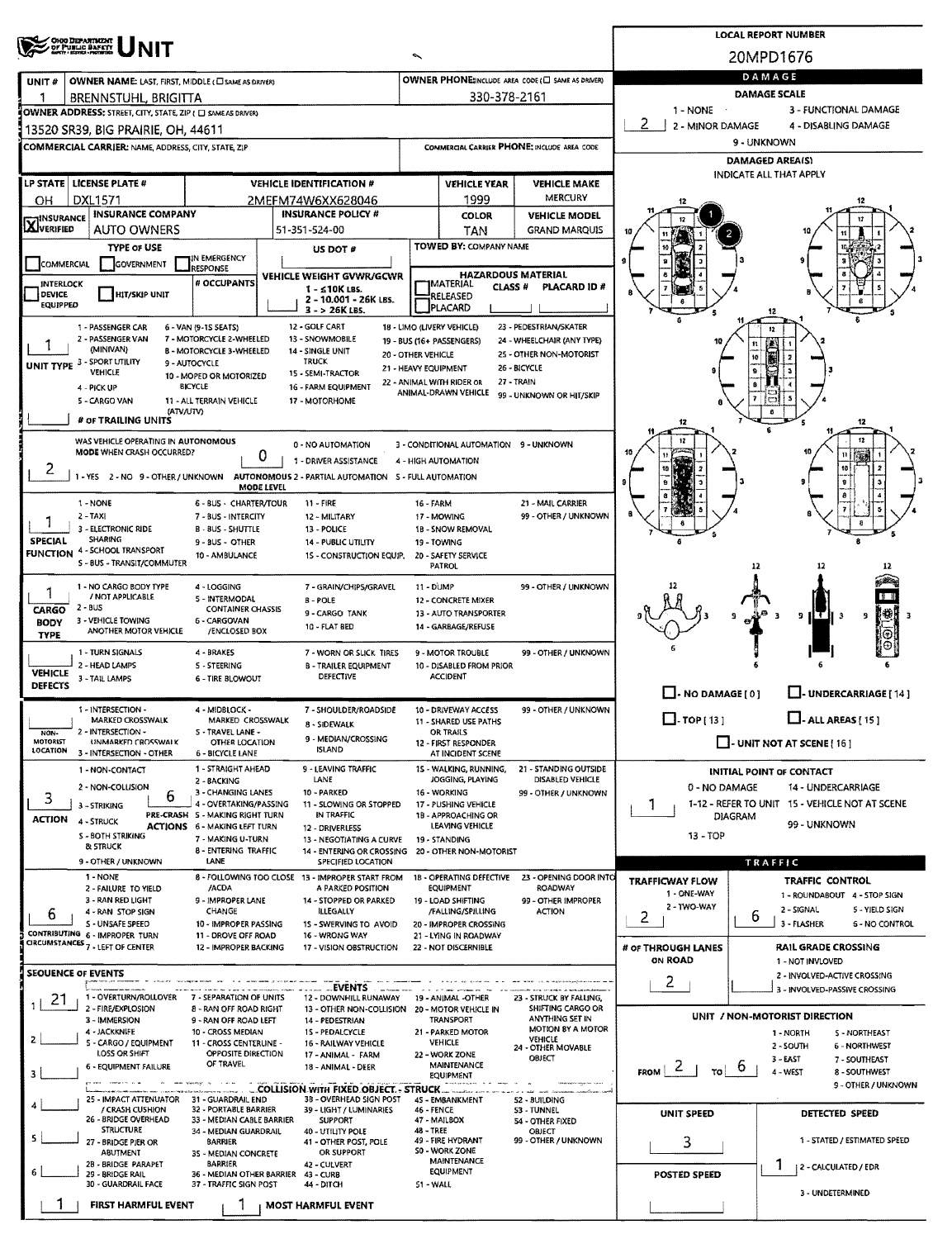|                                  |                                                                    |                                                           |                                                                                                        |                                            |                                                    |                                                       | <b>LOCAL REPORT NUMBER</b>            |                                                                  |  |  |  |  |  |
|----------------------------------|--------------------------------------------------------------------|-----------------------------------------------------------|--------------------------------------------------------------------------------------------------------|--------------------------------------------|----------------------------------------------------|-------------------------------------------------------|---------------------------------------|------------------------------------------------------------------|--|--|--|--|--|
|                                  | ORG DEPARTMENT<br>OF PUBLIC SAFETY                                 |                                                           |                                                                                                        |                                            |                                                    |                                                       | 20MPD1676                             |                                                                  |  |  |  |  |  |
| UNIT#                            | OWNER NAME: LAST, FIRST, MIDDLE (C) SAME AS DRIVER)                |                                                           |                                                                                                        |                                            |                                                    | OWNER PHONE:INCLUDE AREA CODE (E) SAME AS DRIVER)     | DAMAGE                                |                                                                  |  |  |  |  |  |
| 2                                | HENDERSON, MARGIE, J                                               |                                                           |                                                                                                        |                                            | 330-674-4345                                       |                                                       | <b>DAMAGE SCALE</b>                   |                                                                  |  |  |  |  |  |
|                                  | OWNER ADDRESS: STREET, CITY, STATE, ZIP ( [ ] SAME AS DRIVER)      |                                                           |                                                                                                        |                                            |                                                    |                                                       | 1 - NONE<br>2<br>2 - MINOR DAMAGE     | 3 - FUNCTIONAL DAMAGE<br>4 - DISABLING DAMAGE                    |  |  |  |  |  |
|                                  | 510 SILL STREET APT 112, MILLERSBURG, OH, 44654                    |                                                           |                                                                                                        |                                            |                                                    |                                                       |                                       | 9 - UNKNOWN                                                      |  |  |  |  |  |
|                                  | <b>COMMERCIAL CARRIER: NAME, ADDRESS, CITY, STATE, ZIP</b>         |                                                           |                                                                                                        |                                            |                                                    | COMMERCIAL CARRIER PHONE: INCLUDE AREA CODE           |                                       | <b>DAMAGED AREA(S)</b>                                           |  |  |  |  |  |
|                                  | LP STATE   LICENSE PLATE #                                         |                                                           | <b>VEHICLE IDENTIFICATION #</b>                                                                        | <b>VEHICLE YEAR</b><br><b>VEHICLE MAKE</b> |                                                    |                                                       | INDICATE ALL THAT APPLY               |                                                                  |  |  |  |  |  |
| OН                               | GQQ4686                                                            |                                                           | 5NPDH4AEOCH136471                                                                                      |                                            | 2012                                               | <b>HYUNDAI</b>                                        | 12                                    |                                                                  |  |  |  |  |  |
| <b>INSURANCE</b>                 | <b>INSURANCE COMPANY</b>                                           |                                                           | <b>INSURANCE POLICY #</b>                                                                              |                                            | <b>COLOR</b>                                       | <b>VEHICLE MODEL</b>                                  |                                       |                                                                  |  |  |  |  |  |
| <b>LAJVERIFIED</b>               | ERIE                                                               |                                                           | Q056104432                                                                                             |                                            | GRY                                                | <b>ELANTRA</b>                                        |                                       |                                                                  |  |  |  |  |  |
|                                  | <b>TYPE OF USE</b>                                                 | IN EMERGENCY                                              | US DOT #                                                                                               |                                            | TOWED BY: COMPANY NAME                             |                                                       |                                       |                                                                  |  |  |  |  |  |
| <b>COMMERCIAL</b>                | GOVERNMENT                                                         | RESPONSE                                                  | VEHICLE WEIGHT GVWR/GCWR                                                                               |                                            |                                                    | <b>HAZARDOUS MATERIAL</b>                             |                                       |                                                                  |  |  |  |  |  |
| <b>INTERLOCK</b><br>DEVICE       | <b>HIT/SKIP UNIT</b>                                               | # OCCUPANTS                                               | $1 - 510K$ LBS.<br>2 - 10.001 - 26K LBS.                                                               |                                            | <b>IMATERIAL</b><br>CLASS <sub>#</sub><br>RELEASED | PLACARD ID #                                          |                                       |                                                                  |  |  |  |  |  |
| <b>EQUIPPED</b>                  |                                                                    |                                                           | $3 - 26K$ LBS.                                                                                         |                                            | PLACARD                                            |                                                       |                                       | 12                                                               |  |  |  |  |  |
|                                  | 1 - PASSENGER CAR<br>2 - PASSENGER VAN                             | 6 - VAN (9-15 SEATS)<br>7 - MOTORCYCLE 2-WHEELED          | 12 - GOLF CART<br>13 - SNOWMOBILE                                                                      |                                            | 1B - LIMO (LIVERY VEHICLE)                         | 23 - PEDESTRIAN/SKATER                                |                                       |                                                                  |  |  |  |  |  |
|                                  | (MINIVAN)                                                          | <b>B - MOTORCYCLE 3-WHEELED</b>                           | 14 - SINGLE UNIT                                                                                       | 20 - OTHER VEHICLE                         | 19 - BUS (16+ PASSENGERS)                          | 24 - WHEELCHAIR (ANY TYPE)<br>25 - OTHER NON-MOTORIST |                                       |                                                                  |  |  |  |  |  |
|                                  | UNIT TYPE 3 - SPORT UTILITY<br>VEHICLE                             | 9 - AUTOCYCLE<br>10 - MOPED OR MOTORIZED                  | <b>TRUCK</b><br>15 - SEMI-TRACTOR                                                                      | 21 - HEAVY EQUIPMENT                       |                                                    | 26 - BICYCLE                                          |                                       |                                                                  |  |  |  |  |  |
|                                  | 4 - PICK UP                                                        | <b>BICYCLE</b>                                            | 16 - FARM EQUIPMENT                                                                                    |                                            | 22 - ANIMAL WITH RIDER OR<br>ANIMAL-DRAWN VEHICLE  | 27 - TRAIN<br>99 - UNKNOWN OR HIT/SKIP                |                                       |                                                                  |  |  |  |  |  |
|                                  | 5 - CARGO VAN<br>(ATV/UTV)                                         | 11 - ALL TERRAIN VEHICLE                                  | 17 - MOTORHOME                                                                                         |                                            |                                                    |                                                       |                                       |                                                                  |  |  |  |  |  |
|                                  | # OF TRAILING UNITS                                                |                                                           |                                                                                                        |                                            |                                                    |                                                       | 12                                    | 12                                                               |  |  |  |  |  |
|                                  | WAS VEHICLE OPERATING IN AUTONOMOUS<br>MODE WHEN CRASH OCCURRED?   |                                                           | 0 - NO AUTOMATION                                                                                      |                                            | 3 - CONDITIONAL AUTOMATION 9 - UNKNOWN             |                                                       |                                       |                                                                  |  |  |  |  |  |
| ۷                                |                                                                    |                                                           | 0<br>1 - DRIVER ASSISTANCE                                                                             |                                            | 4 - HIGH AUTOMATION                                |                                                       |                                       | 10                                                               |  |  |  |  |  |
|                                  |                                                                    |                                                           | 1 - YES 2 - NO 9 - OTHER / UNKNOWN AUTONOMOUS 2 - PARTIAL AUTOMATION 5 - FULL AUTOMATION<br>MODE LEVEL |                                            |                                                    |                                                       |                                       |                                                                  |  |  |  |  |  |
|                                  | 1 - NONE                                                           | 6 - BUS - CHARTER/TOUR                                    | $11 - FIRE$                                                                                            | 16 - FARM                                  |                                                    | 21 - MAIL CARRIER                                     |                                       |                                                                  |  |  |  |  |  |
|                                  | $2 - TAX$<br>3 - ELECTRONIC RIDE                                   | 7 - BUS - INTERCITY<br>B - BUS - SHUTTLE                  | 12 - MILITARY<br>13 - POLICE                                                                           |                                            | 17 - MOWING<br>18 - SNOW REMOVAL                   | 99 - OTHER / UNKNOWN                                  |                                       |                                                                  |  |  |  |  |  |
| <b>SPECIAL</b>                   | <b>SHARING</b>                                                     | 9 - BUS - OTHER                                           | 14 - PUBLIC UTILITY                                                                                    |                                            | 19 - TOWING                                        |                                                       |                                       |                                                                  |  |  |  |  |  |
|                                  | <b>FUNCTION 4 - SCHOOL TRANSPORT</b><br>S - BUS - TRANSIT/COMMUTER | 10 - AMBULANCE                                            | 15 - CONSTRUCTION EQUIP.                                                                               |                                            | 20 - SAFETY SERVICE<br>PATROL                      |                                                       |                                       |                                                                  |  |  |  |  |  |
|                                  | 1 - NO CARGO BODY TYPE                                             | 4-LOGGING                                                 | 7 - GRAIN/CHIPS/GRAVEL                                                                                 | 11 - DUMP                                  |                                                    | 99 - OTHER / UNKNOWN                                  |                                       |                                                                  |  |  |  |  |  |
|                                  | / NOT APPLICABLE<br>2 BUS                                          | 5 - INTERMODAL                                            | <b>B-POLE</b>                                                                                          |                                            | 12 - CONCRETE MIXER                                |                                                       |                                       |                                                                  |  |  |  |  |  |
| CARGO<br><b>BODY</b>             | 3 - VEHICLE TOWING                                                 | <b>CONTAINER CHASSIS</b><br>6 - CARGOVAN                  | 9 - CARGO TANK<br>10 - FLAT BED                                                                        |                                            | 13 - AUTO TRANSPORTER<br>14 - GARBAGE/REFUSE       |                                                       |                                       | 茶目<br>9<br>9<br>IЗ                                               |  |  |  |  |  |
| TYPE                             | ANOTHER MOTOR VEHICLE                                              | /ENCLOSED BOX                                             |                                                                                                        |                                            |                                                    |                                                       |                                       |                                                                  |  |  |  |  |  |
|                                  | 1 - TURN SIGNALS<br>2 - HEAD LAMPS                                 | 4 - BRAKES<br>5 - STEERING                                | 7 - WORN OR SLICK TIRES<br><b>B - TRAILER EQUIPMENT</b>                                                |                                            | 9 - MOTOR TROUBLE<br>10 - DISABLED FROM PRIOR      | 99 - OTHER / UNKNOWN                                  |                                       |                                                                  |  |  |  |  |  |
| <b>VEHICLE</b><br><b>DEFECTS</b> | 3 - TAIL LAMPS                                                     | <b>6 - TIRE BLOWOUT</b>                                   | DEFECTIVE                                                                                              |                                            | <b>ACCIDENT</b>                                    |                                                       |                                       |                                                                  |  |  |  |  |  |
|                                  |                                                                    |                                                           |                                                                                                        |                                            |                                                    |                                                       | $\Box$ - NO DAMAGE [ 0 ]              | $\Box$ - UNDERCARRIAGE [ 14 ]                                    |  |  |  |  |  |
|                                  | 1 - INTERSECTION -<br>MARKED CROSSWALK                             | 4 - MIDBLOCK -<br>MARKED CROSSWALK                        | 7 - SHOULDER/ROADSIDE<br><b>B - SIDEWALK</b>                                                           |                                            | 10 - DRIVEWAY ACCESS<br>11 - SHARED USE PATHS      | 99 - OTHER / UNKNOWN                                  | $\Box$ - TOP [ 13 ]                   | $\Box$ - ALL AREAS [ 15 ]                                        |  |  |  |  |  |
| NON-<br><b>MOTORIST</b>          | 2 - INTERSECTION -<br>UNMARKED CROSSWALK                           | S-TRAVEL LANE -<br>OTHER LOCATION                         | 9 - MEDIAN/CROSSING                                                                                    |                                            | OR TRAILS<br>12 - FIRST RESPONDER                  |                                                       |                                       | $\Box$ - UNIT NOT AT SCENE [16]                                  |  |  |  |  |  |
| <b>LOCATION</b>                  | 3 - INTERSECTION - OTHER                                           | 6 - BICYCLE LANE                                          | <b>ISLAND</b>                                                                                          |                                            | AT INCIDENT SCENE                                  |                                                       |                                       |                                                                  |  |  |  |  |  |
|                                  | 1 - NON-CONTACT                                                    | 1 - STRAIGHT AHEAD<br>2 - BACKING                         | 9 - LEAVING TRAFFIC<br>LANE                                                                            |                                            | 15 - WALKING, RUNNING,<br>JOGGING, PLAYING         | 21 - STANDING OUTSIDE<br>DISABLED VEHICLE             |                                       | <b>INITIAL POINT OF CONTACT</b>                                  |  |  |  |  |  |
| 4                                | 2 - NON-COLLISION<br>10                                            | 3 - CHANGING LANES                                        | 10 - PARKED                                                                                            |                                            | 16 - WORKING                                       | 99 - OTHER / UNKNOWN                                  | 0 - NO DAMAGE                         | 14 - UNDERCARRIAGE                                               |  |  |  |  |  |
| <b>ACTION</b>                    | 3 - STRIKING                                                       | 4 - OVERTAKING/PASSING<br>PRE-CRASH 5 - MAXING RIGHT TURN | 11 - SLOWING OR STOPPED<br>IN TRAFFIC                                                                  |                                            | 17 - PUSHING VEHICLE<br>16 - APPROACHING OR        |                                                       | 7                                     | 1-12 - REFER TO UNIT 15 - VEHICLE NOT AT SCENE<br>DIAGRAM        |  |  |  |  |  |
|                                  | 4 - STRUCK<br>S - BOTH STRIKING                                    | <b>ACTIONS 6 - MAKING LEFT TURN</b><br>7 - MAKING U-TURN  | 12 - DRIVERLESS                                                                                        |                                            | LEAVING VEHICLE                                    |                                                       | $13 - TOP$                            | 99 - UNKNOWN                                                     |  |  |  |  |  |
|                                  | <b>&amp; STRUCK</b>                                                | <b>8 - ENTERING TRAFFIC</b>                               | 13 - NEGOTIATING A CURVE<br>14 - ENTERING OR CROSSING 20 - OTHER NON-MOTORIST                          |                                            | 19 - STANDING                                      |                                                       |                                       |                                                                  |  |  |  |  |  |
|                                  | 9 - OTHER / UNKNOWN<br>1 - NONE                                    | LANE                                                      | SPECIFIED LOCATION<br>B - FOLLOWING TOO CLOSE 13 - IMPROPER START FROM                                 |                                            | 18 - OPERATING DEFECTIVE                           | 23 - OPENING DOOR INTO                                |                                       | TRAFFIC                                                          |  |  |  |  |  |
|                                  | 2 - FAILURE TO YIELD                                               | /ACDA                                                     | A PARKED POSITION                                                                                      |                                            | EQUIPMENT                                          | ROADWAY                                               | <b>TRAFFICWAY FLOW</b><br>1 - ONE-WAY | TRAFFIC CONTROL<br>1 - ROUNDABOUT 4 - STOP SIGN                  |  |  |  |  |  |
|                                  | 3 - RAN RED LIGHT<br>4 - RAN STOP SIGN                             | 9 - IMPROPER LANE<br><b>CHANGE</b>                        | 14 - STOPPED OR PARKED<br><b>ILLEGALLY</b>                                                             |                                            | 19 - LOAD SHIFTING<br>/FALLING/SPILLING            | 99 - OTHER IMPROPER<br><b>ACTION</b>                  | 2 - TWO-WAY                           | 2 - SIGNAL<br>5 - YIELD SIGN<br>6                                |  |  |  |  |  |
|                                  | S - UNSAFE SPEED<br>CONTRIBUTING 6 - IMPROPER TURN                 | 10 - IMPROPER PASSING<br>11 - DROVE OFF ROAD              | 15 - SWERVING TO AVOID<br>16 - WRONG WAY                                                               |                                            | 20 - IMPROPER CROSSING<br>21 - LYING IN ROADWAY    |                                                       | 2                                     | 3 - FLASHER<br>6 - NO CONTROL                                    |  |  |  |  |  |
|                                  | CIRCUMSTANCES 7 - LEFT OF CENTER                                   | 12 - IMPROPER BACKING                                     | 17 - VISION OBSTRUCTION                                                                                |                                            | 22 - NOT DISCERNIBLE                               |                                                       | # OF THROUGH LANES                    | <b>RAIL GRADE CROSSING</b>                                       |  |  |  |  |  |
|                                  | <b>SEQUENCE OF EVENTS</b>                                          |                                                           |                                                                                                        |                                            |                                                    |                                                       | ON ROAD                               | 1 - NOT INVLOVED<br>2 - INVOLVED-ACTIVE CROSSING                 |  |  |  |  |  |
|                                  |                                                                    |                                                           | <b>EVENTS</b>                                                                                          |                                            |                                                    |                                                       | 2                                     | 3 - INVOLVED-PASSIVE CROSSING                                    |  |  |  |  |  |
| 20                               | 1 - OVERTURN/ROLLOVER<br>2 - FIRE/EXPLOSION                        | 7 - SEPARATION OF UNITS<br><b>B - RAN OFF ROAD RIGHT</b>  | 12 - DOWNHILL RUNAWAY<br>13 - OTHER NON-COLLISION 20 - MOTOR VEHICLE IN                                |                                            | 19 - ANIMAL -OTHER                                 | 23 - STRUCK BY FALLING.<br>SHIFTING CARGO OR          |                                       |                                                                  |  |  |  |  |  |
|                                  | 3 - IMMERSION<br>4 - JACKKNIFE                                     | 9 - RAN OFF ROAD LEFT<br>10 - CROSS MEDIAN                | 14 - PEDESTRIAN<br>15 - PEDALCYCLE                                                                     |                                            | TRANSPORT<br>21 - PARKED MOTOR                     | ANYTHING SET IN<br>MOTION BY A MOTOR                  |                                       | UNIT / NON-MOTORIST DIRECTION<br>1 - NORTH<br><b>S-NORTHEAST</b> |  |  |  |  |  |
| 2                                | S - CARGO / EQUIPMENT                                              | 11 - CROSS CENTERLINE -                                   | 16 - RAILWAY VEHICLE                                                                                   |                                            | VEHICLE                                            | <b>VEHICLE</b><br>24 - OTHER MOVABLE                  |                                       | 2-SOUTH<br>6 - NORTHWEST                                         |  |  |  |  |  |
|                                  | LOSS OR SHIFT<br>6 - EQUIPMENT FAILURE                             | OPPOSITE DIRECTION<br>OF TRAVEL                           | 17 - ANIMAL - FARM<br>18 - ANIMAL - DEER                                                               |                                            | 22 - WORK ZONE<br><b>MAINTENANCE</b>               | <b>OBJECT</b>                                         | ು<br>FROM<br>TO !                     | $3 - EAST$<br>7 - SOUTHEAST                                      |  |  |  |  |  |
| 3                                |                                                                    |                                                           | COLLISION WITH FIXED OBJECT. - STRUCK.                                                                 |                                            | <b>EQUIPMENT</b>                                   |                                                       |                                       | 4 - WEST<br>8 - SOUTHWEST<br>9 - OTHER / UNKNOWN                 |  |  |  |  |  |
|                                  | 25 - IMPACT ATTENUATOR<br>/ CRASH CUSHION                          | 31 - GUARDRAIL END<br>32 - PORTABLE BARRIER               | 38 - OVERHEAD SIGN POST<br>39 - LIGHT / LUMINARIES                                                     | 46 - FENCE                                 | 45 - EMBANKMENT                                    | <b>S2 - BUILDING</b><br>S3 - TUNNEL                   |                                       |                                                                  |  |  |  |  |  |
|                                  | 26 - BRIDGE OVERHEAD                                               | 33 - MEDIAN CABLE BARRIER                                 | <b>SUPPORT</b>                                                                                         |                                            | 47 - MAILBOX                                       | 54 - OTHER FIXED                                      | UNIT SPEED                            | DETECTED SPEED                                                   |  |  |  |  |  |
|                                  | <b>STRUCTURE</b><br>27 - BRIDGE PIER OR                            | 34 - MEDIAN GUARDRAIL<br><b>BARRIER</b>                   | 40 - UTILITY POLE<br>41 - OTHER POST, POLE                                                             | 4B-TREE                                    | 49 - FIRE HYDRANT                                  | OBJECT<br>99 - OTHER / UNKNOWN                        | 0                                     | 1 - STATED / ESTIMATED SPEED                                     |  |  |  |  |  |
|                                  | <b>ABUTMENT</b><br>2B - BRIDGE PARAPET                             | 35 - MEDIAN CONCRETE<br><b>BARRIER</b>                    | OR SUPPORT<br>42 - CULVERT                                                                             |                                            | 50 - WORK ZONE<br>MAINTENANCE                      |                                                       |                                       | 1                                                                |  |  |  |  |  |
|                                  | 29 - BRIDGE RAIL<br>30 - GUARDRAIL FACE                            | 36 - MEDIAN OTHER BARRIER<br>37 - TRAFFIC SIGN POST       | 43 - CURB<br>44 - DITCH                                                                                | 51 - WALL                                  | <b>EQUIPMENT</b>                                   |                                                       | POSTED SPEED                          | 2 - CALCULATED / EDR                                             |  |  |  |  |  |
|                                  | FIRST HARMFUL EVENT                                                |                                                           |                                                                                                        |                                            |                                                    |                                                       |                                       | 3 - UNDETERMINED                                                 |  |  |  |  |  |
|                                  |                                                                    | T                                                         | <b>MOST HARMFUL EVENT</b>                                                                              |                                            |                                                    |                                                       |                                       |                                                                  |  |  |  |  |  |